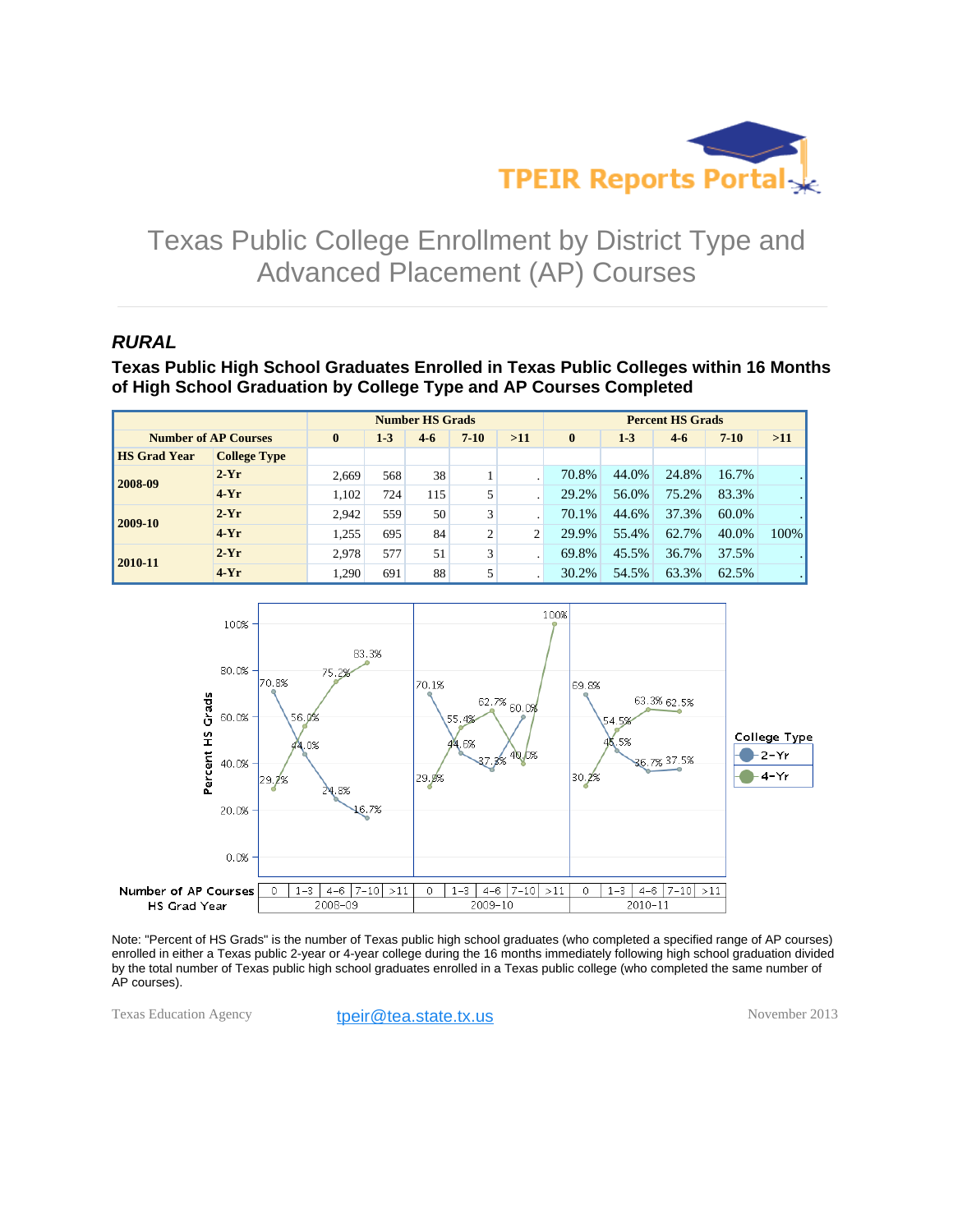



## **Texas Public College Enrollment by Advanced Placement (AP) Courses: About the Data**

| <b>Purpose</b>                           | The Advanced Placement (AP) program benefits students in a number of ways.<br>High school students who participate in AP courses and associated<br>examinations are exposed to college-level academic content and skills and are<br>challenged to complete more rigorous assignments. Even without taking the<br>examinations or without achieving qualifying examination scores, students who<br>receive high school credit for AP courses may receive more consideration in the<br>college admissions process than students who have not completed advanced<br>high school courses.<br>This report shows the college enrollment rates of Texas public high school<br>graduates by the number of AP courses completed. It also displays the rates at<br>which students are enrolled in 2-year versus 4-year colleges by the number of<br>AP courses completed. College enrollment numbers and percents include<br>enrollment in Texas public higher education institutions that offer 2-year and/or<br>4-year degrees during the 16 months following high school graduation. Data are<br>reported at the state level, the regional Education Service Center (ESC or<br>Region) level, by district type, and by district enrollment size. High school<br>graduation data for Texas public school districts, which include charter schools,<br>were used in this report.<br>For information on AP and International Baccalaureate (IB) examination results,<br>see the Division of Accountability Research annual report on AP and IB<br>examination results in Texas public schools<br>http://www.tea.state.tx.us/acctres/ap_ib_index.html . |
|------------------------------------------|----------------------------------------------------------------------------------------------------------------------------------------------------------------------------------------------------------------------------------------------------------------------------------------------------------------------------------------------------------------------------------------------------------------------------------------------------------------------------------------------------------------------------------------------------------------------------------------------------------------------------------------------------------------------------------------------------------------------------------------------------------------------------------------------------------------------------------------------------------------------------------------------------------------------------------------------------------------------------------------------------------------------------------------------------------------------------------------------------------------------------------------------------------------------------------------------------------------------------------------------------------------------------------------------------------------------------------------------------------------------------------------------------------------------------------------------------------------------------------------------------------------------------------------------------------------------------------------------------------------------------------------------|
| <b>Data Source</b>                       | Data used for this report come from the Texas Public Education Information<br>Management System (PEIMS) and the Texas Higher Education Coordinating<br>Board (THECB). College enrollment data consist of THECB enrollment data<br>from Texas public 2-year and 4-year higher education institutions.<br>In data tables, a "." indicates that there are no data.                                                                                                                                                                                                                                                                                                                                                                                                                                                                                                                                                                                                                                                                                                                                                                                                                                                                                                                                                                                                                                                                                                                                                                                                                                                                              |
| <b>Data Elements</b>                     |                                                                                                                                                                                                                                                                                                                                                                                                                                                                                                                                                                                                                                                                                                                                                                                                                                                                                                                                                                                                                                                                                                                                                                                                                                                                                                                                                                                                                                                                                                                                                                                                                                              |
| <b>Advanced</b><br><b>Placement (AP)</b> | The AP program is a cooperative educational endeavor between secondary<br>schools and colleges and universities. It is designed to enroll high school<br>students in college-level courses. AP courses are developed locally and taught<br>by high school teachers, based on course information provided by the College<br>Board.                                                                                                                                                                                                                                                                                                                                                                                                                                                                                                                                                                                                                                                                                                                                                                                                                                                                                                                                                                                                                                                                                                                                                                                                                                                                                                            |
| Number of AP<br><b>Courses</b>           | Range of the number of AP courses completed: 0 AP courses, or 1 to 3 AP<br>courses, or 4 to 7 AP courses, or 8 to 11 AP courses, or greater than 11 AP<br>courses.                                                                                                                                                                                                                                                                                                                                                                                                                                                                                                                                                                                                                                                                                                                                                                                                                                                                                                                                                                                                                                                                                                                                                                                                                                                                                                                                                                                                                                                                           |